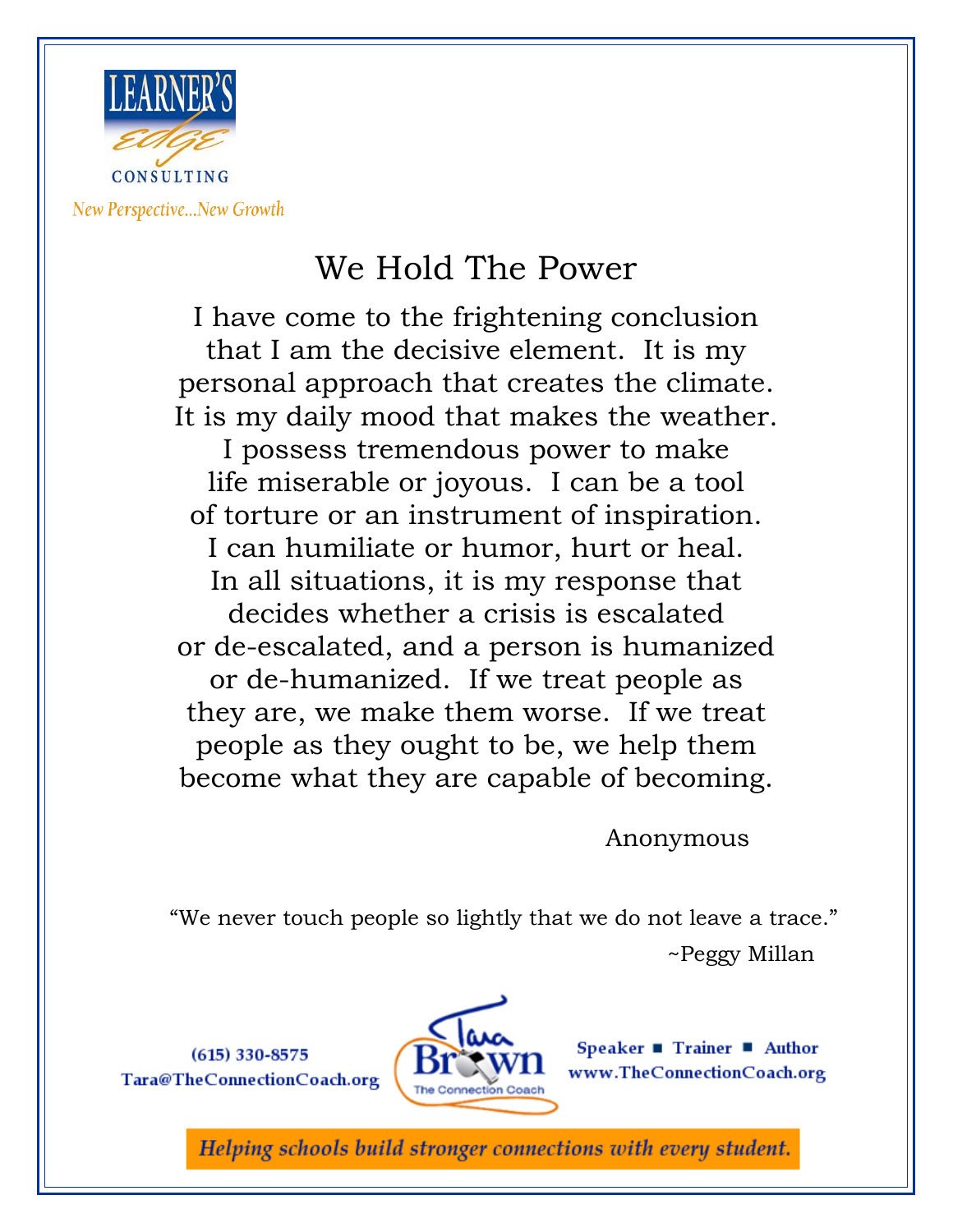## **STUDENT PROFILE**

|                                                                                                      | Name: Name: Name: Name: Name: Name: Name: Name: Name: Name: Name: Name: Name: Name: Name: Name: Name: Name: Name: Name: Name: Name: Name: Name: Name: Name: Name: Name: Name: Name: Name: Name: Name: Name: Name: Name: Name: |
|------------------------------------------------------------------------------------------------------|-------------------------------------------------------------------------------------------------------------------------------------------------------------------------------------------------------------------------------|
|                                                                                                      |                                                                                                                                                                                                                               |
|                                                                                                      |                                                                                                                                                                                                                               |
|                                                                                                      |                                                                                                                                                                                                                               |
|                                                                                                      |                                                                                                                                                                                                                               |
| <b>Hobbies and Interests:</b>                                                                        |                                                                                                                                                                                                                               |
| Talents:                                                                                             |                                                                                                                                                                                                                               |
| List 2 academic goals for this year:<br>1.<br>2.<br>List 2 personal goals for this year:<br>1.<br>2. |                                                                                                                                                                                                                               |
| List 1 thing that people would be surprised to know about you:                                       |                                                                                                                                                                                                                               |
| <b>Favorite food:</b>                                                                                | Favorite music:                                                                                                                                                                                                               |
| Favorite actor/actress:                                                                              | Favorite type of movie:                                                                                                                                                                                                       |
| The quality I like best about myself is:                                                             |                                                                                                                                                                                                                               |
| The quality I like least about myself is:                                                            |                                                                                                                                                                                                                               |
| Which animal are you most like?                                                                      |                                                                                                                                                                                                                               |
| What are the top 3 qualities of a great teacher?                                                     |                                                                                                                                                                                                                               |
|                                                                                                      |                                                                                                                                                                                                                               |

**What are the top 3 qualities of a successful student?**